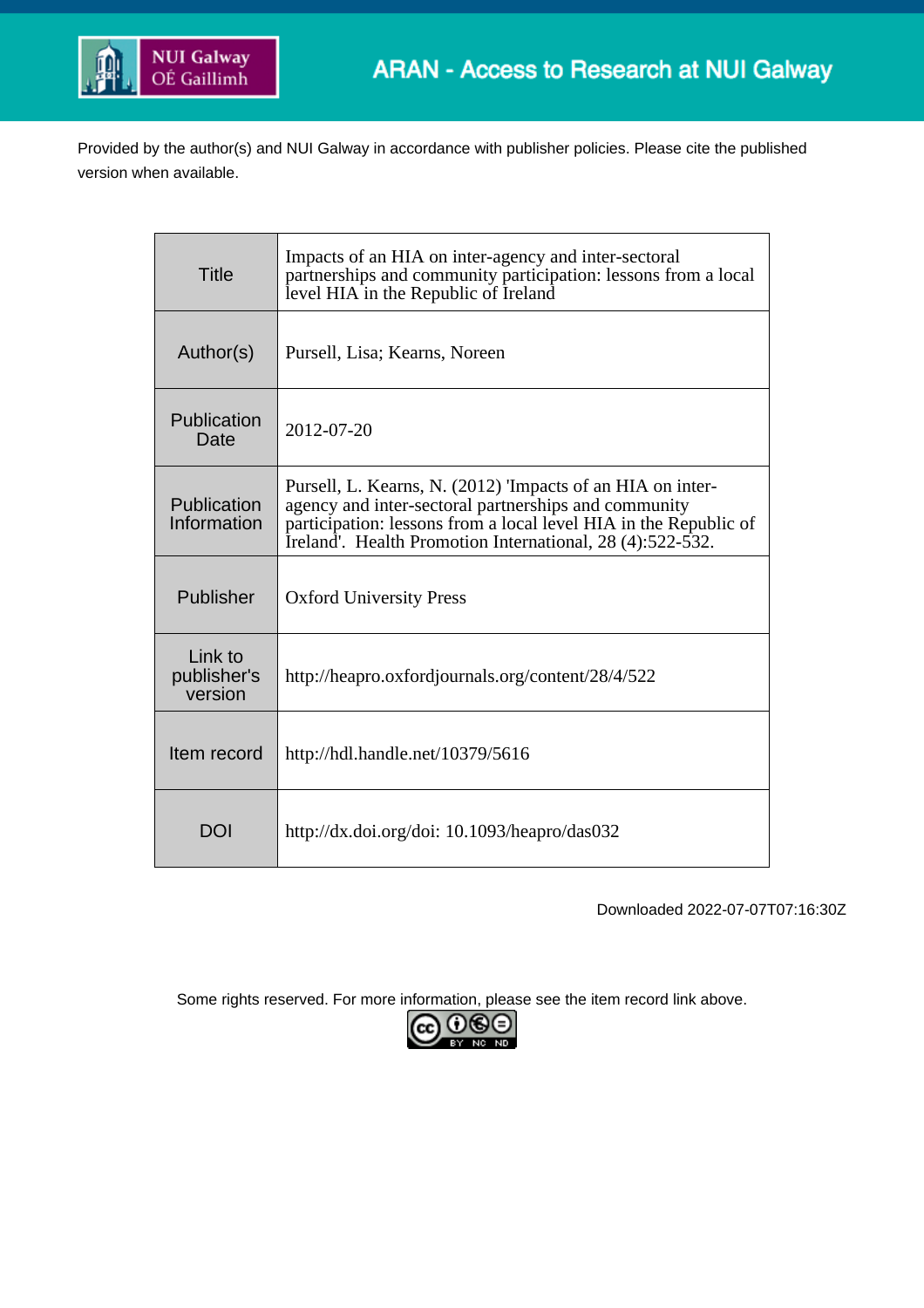#### **Title**

Impacts of a HIA on inter-agency and inter-sectoral partnerships and community participation - lessons from a local level HIA in the Republic of Ireland.

#### **Keywords**

Health impact assessment, inter-sectoral partnerships, community participation

#### **Acknowledgements**

We would like to acknowledge the funders of this research, the former Eastern Regional Health Authority, Dublin, Ireland. We are particularly grateful to all participants who generously gave of their time to this study.

#### **Authors' names & affiliations**

Lisa Pursell Health Promotion Research Centre, School of Health Sciences National University of Ireland, Galway Galway Ireland

Email lisa.pursell@nuigalway.ie Telephone 00 353 91 492044 Fax 00 353 91 494577

Noreen Kearns Child & Family Research Centre, School of Political Science and Sociology National University of Ireland, Galway Galway Ireland

| Email     | noreen.kearns@nuigalway.ie |
|-----------|----------------------------|
| Telephone | 00 353 91 495396           |
| Fax       | 00 353 91 495582           |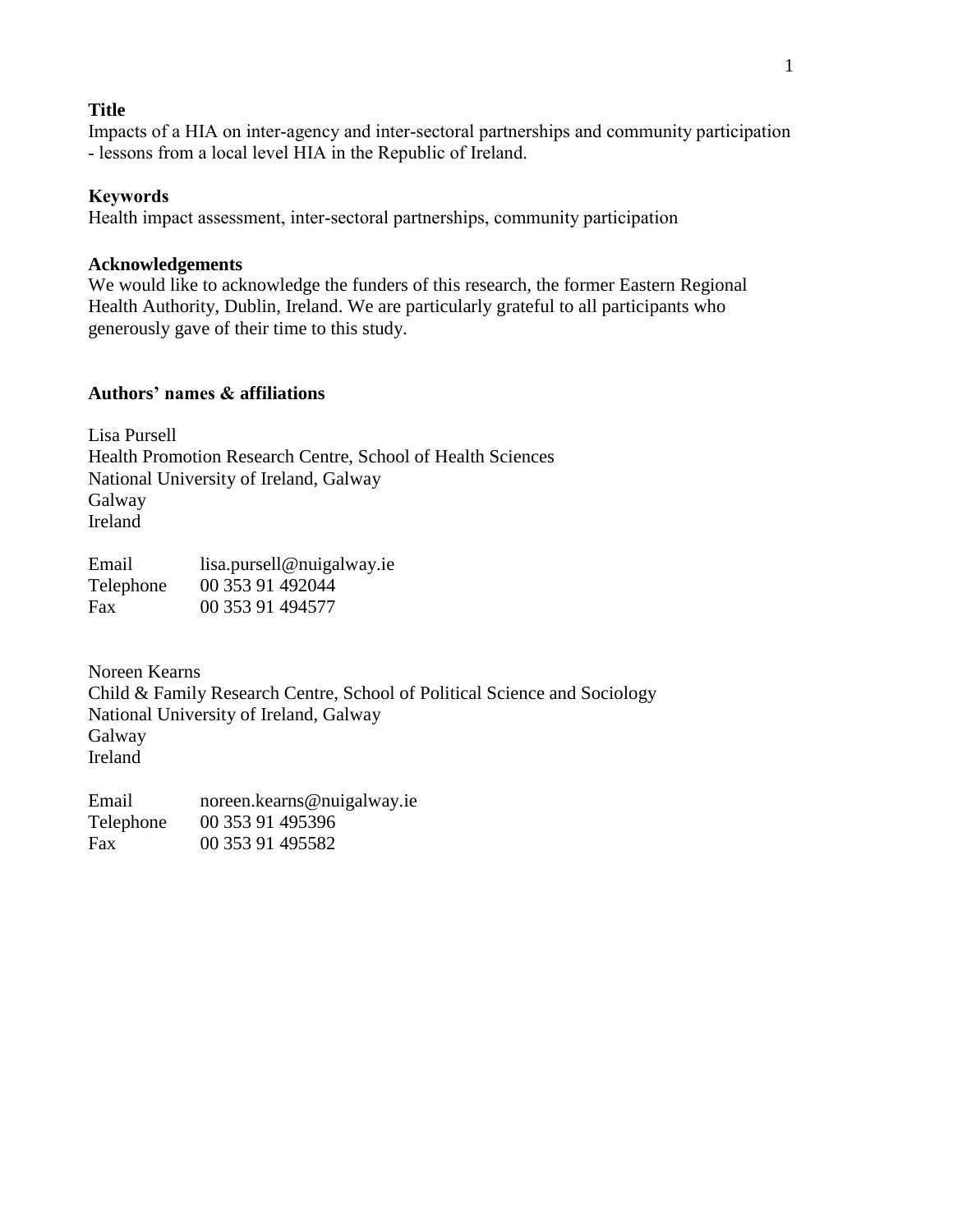# **Impacts of an HIA on inter-agency and inter-sectoral partnerships and community participation: lessons from a local level HIA in the Republic of Ireland.**

## **Abstract**

This study evaluates the impacts of a locally based health impact assessment (HIA) on community participation, inter-sectoral and inter-agency partnership in local decision and policy-making processes. The methods comprised a series of semi-structured interviews with key informants followed by thematic analysis of transcribed responses. The study revealed a number of positive impacts among both community and service providers. A particularly advantageous impact was the facilitation of community learning through a local action group formed as a recommendation of the HIA that provided community development and HIA training. During the HIA process all participants increased their knowledge of health determinants and recognised a broader range of evidence sources for local decision-making. Participants also developed a greater understanding of each other's roles and perspectives.

Additionally, the study revealed a number of barriers to HIA. Differing views on the role of HIA were evident whereby community members tended to regard HIA as an advocacy tool for local issues impacting on health in their locality while service providers perceived its role more in terms of networking and collaboration. A key area remaining to be tackled in terms of partnership working is the approach of service agencies to enabling meaningful community participation in local decision-making processes. In this respect attention to the cultural dimension of inter-sectoral working, and the need for training for both service agency staff and community members prior to or at the initial stages of HIA are required. Such changes could facilitate more meaningful community inclusion and help to address the current power imbalance between these two sectors.

# **Introduction**

In this article, we provide an evaluation of partnership working and community participation based on the experiences of stakeholders involved in the first HIA in the Republic of Ireland. In the opening section, we briefly describe the core components of HIA and locate it in the context of the Irish policy arena. The dual role of HIA in terms of health promotion, which is closely associated with the formation of Healthy Public Policy (HPP), and community development, which emphasises the value of participation, sets the conceptual parameters for the paper. The background to the study from which this paper was developed is detailed, followed by an account of the methods, sample and data used. The study's results are thematically presented on a two-fold basis in terms of inter-sectoral and inter-agency partnership working through a local level HIA, and the development of learning and understanding regarding the practice of HIA. In the discussion, we illustrate a set of salient issues concerning the perceived value of sustainable partnerships between community members and service providers. The consequences of a series of organisational cultural barriers encountered in the Ballyfermot HIA leading to significant implementation challenges are also reflected on. The potential role of HIA from a community development perspective is outlined in terms of advocacy, knowledge sharing and joint working. Finally, we consider the core impacts of the Ballyfermot HIA and highlight the remaining challenge of adopting a more culturally sensitive approach to the implementation of HIA.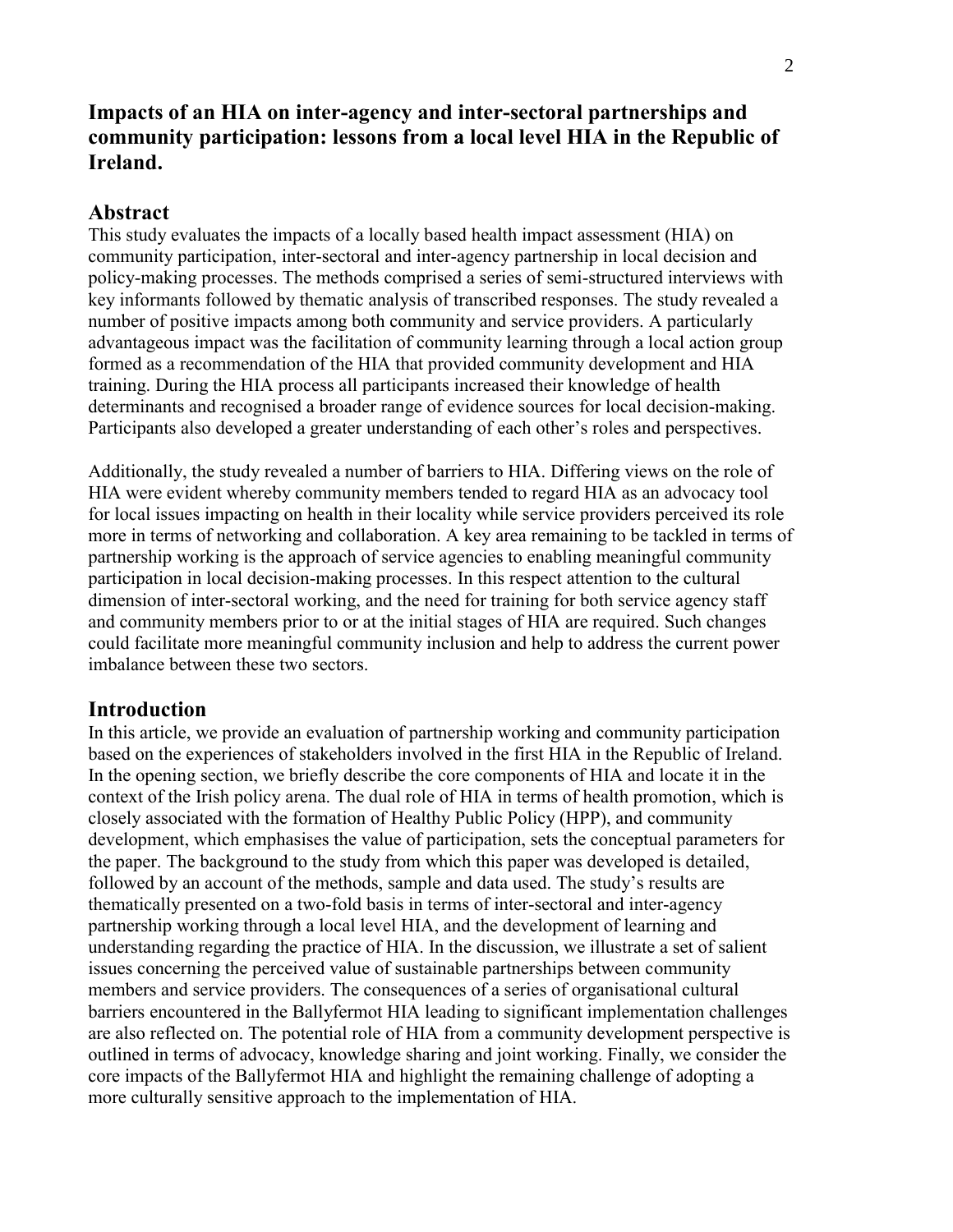Health impact assessment (HIA) has been described as a tool that supports decision-making by analysing the potential effects of a planned action on health [\(Scott-Samuel](#page-14-0) *et al.*, 2001). Over the past decade, HIA has become a widely known tool to assess the impact of policies from either a prospective, concurrent or retrospective perspective in terms of the direct or indirect implications for positively or negatively affecting health and health equity. HIA has three interrelated objectives, to predict the impacts of policies on health, to involve all relevant stakeholders in the assessment process (participation), and to inform the decisionmaking process [\(Parry and Kemm, 2005\)](#page-14-1). There has been a strong drive to promote the use of HIA for examining policies, programmes, or projects at both regional and national levels of government [\(Kemm, 2003;](#page-13-0) [Lock, 2000;](#page-14-2) [Parry and Stevens, 2001\)](#page-14-3). In the Republic of Ireland, at the national level there is a commitment to introducing HIA as part of the public policy development process in the national health strategy 'Quality and Fairness – a health system for you' [\(Department of Health and Children, 2001\)](#page-13-1). At the local level, the health strategy outlined the requirement for regional-level structures such as local authorities and city or county development boards to consider the impact of their decisions on population health in their areas [\(Department of Health and Children, 2001\)](#page-13-1).

HIA can be understood from a number of inter-linked perspectives emphasising health enhancement and participatory aspects. The United Nations Scientific Educational and Cultural Organisation [\(1997\)](#page-14-4) stressed the important role health promotion and health education can play in equipping people with the ability to critically assess and engage in effective social action to bring about change in situations concerning the health of local communities. It noted that this requires an inter-sectoral and community development approach. Such health promotion and community development roles of HIA have been similarly emphasised by a number of authors [\(Bos, 2006;](#page-13-2) [Cameron](#page-13-3) *et al.*, 2010; [Mittelmark,](#page-14-5)  [2001;](#page-14-5) [Mittelmark](#page-14-6) *et al.*, 2007). The health promotion role focuses on the enablement of healthy or healthier public policies based on the evidence furnished by HIAs with regards to informing policy makers and health advocates on harmful and/or beneficial factors. HPP, characterised by "an explicit concern for health and equity in all areas of policy and by accountability for health impact" [\(WHO, 1988\)](#page-14-7), is one of the conceptual roots of HIA [\(Haigh](#page-13-4) *et al.*[, 2012\)](#page-13-4). HPP was popularised during the late 1980s and early 1990s as a means of broadening the scope of health policy beyond the focus of medical health programmes to cross-sectoral population level health promotion [\(Mahoney](#page-14-8) *et al.*, 2007). More recently, the centrality of HIA in the promotion of HPP across local, regional and national levels has been emphasised as a key enabler in the promotion of health [\(Metcalfe and Higgins, 2009\)](#page-14-9).

The community development role of HIA focuses on participation, making the decisionmaking process more transparent and inclusive as a result of greater levels of involvement by stakeholders [\(Kemm, 2000\)](#page-14-10). Participation is a core value of HIA [\(Parry and Wright, 2003\)](#page-14-11) and community participation is widely regarded as a core aspect of the HIA process [\(European Centre for Health Policy, 1999;](#page-13-5) [Kearney, 2004;](#page-13-6) [Mittelmark, 2001\)](#page-14-5). From an ethical perspective, participation is considered a means of achieving social justice whereby local concerns are addressed and those affected by policies have a voice in the decision-making process [\(Parry and Kemm, 2005;](#page-14-1) [Scott-Samuel, et al., 2001\)](#page-14-0). The collection of knowledge and views at the local level from members of affected communities also gives validity to qualitative evidence [\(Parry and Kemm, 2005\)](#page-14-1). Community participation in policy development and implementation is increasingly recognised in relation to health improvement and social regeneration [\(Pickin](#page-14-12) *et al.*, 2002). In this context HIA is based on the principle of individuals and communities coming together to learn from one another, to jointly identify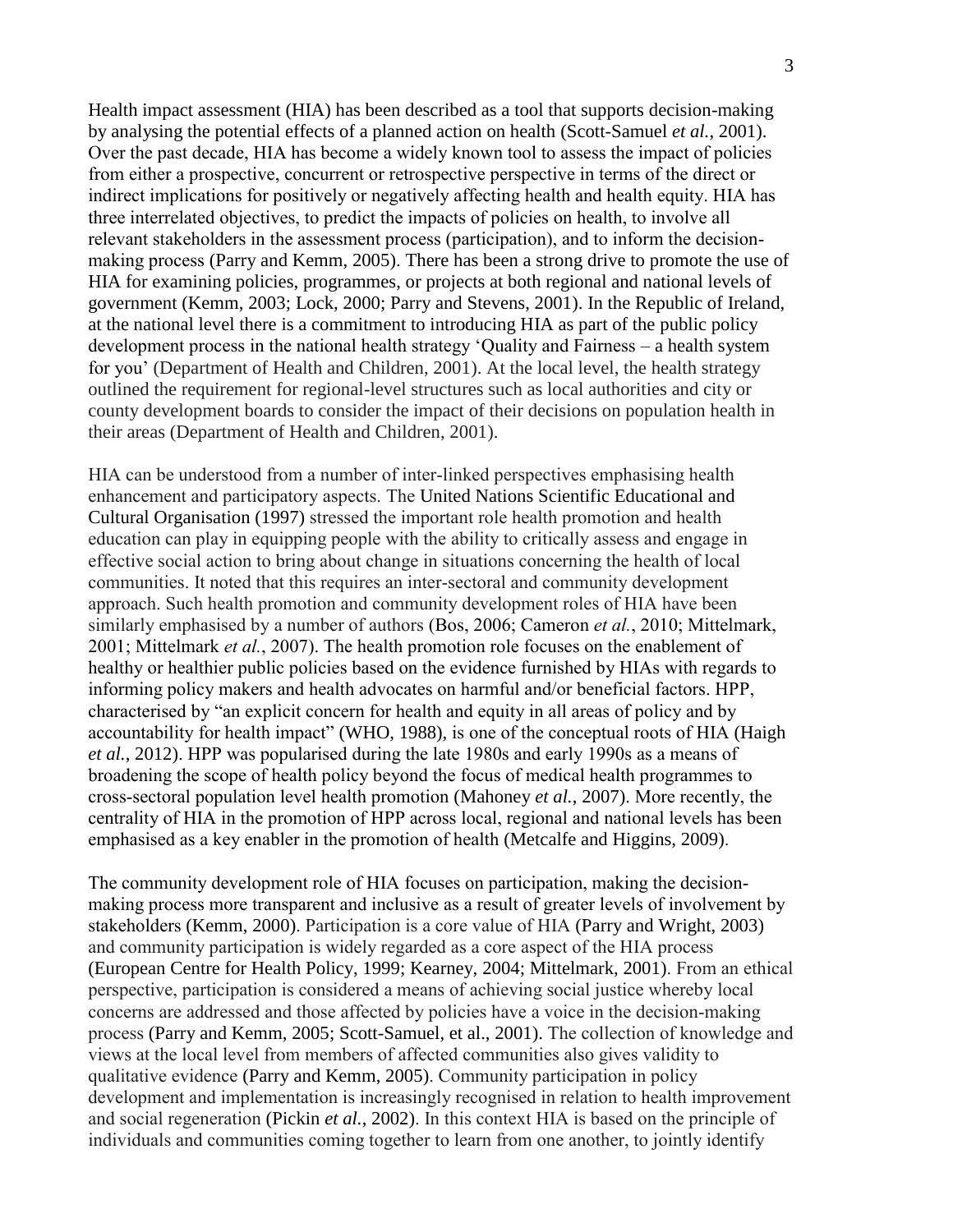issues of concern to their health and well-being, and to decide on the appropriate plans and actions to address these issues [\(Coady, 2010\)](#page-13-7).

Community HIA is regarded as an empowering and educational tool as it places those potentially affected by policies at the centre of the planning and decision-making processes. It equips people with analytical skills to critically assess the potential effect of projects on community well-being and engage in social action to bring about desired change [\(Cameron, et](#page-13-3)  [al., 2010;](#page-13-3) [United Nations Scientific Educational and Cultural Organisation, 1997\)](#page-14-4). Mittelmark *et al.,* [\(2007\)](#page-14-6) have argued that such a community development approach to HIA can increase the likelihood that policy and decision-makers will listen when citizens raise issues of concern within their community. According to this perspective, HIA may be used as a tool for identifying objectives for action, enabling the community "to then take action through the HIA process, developing its ability to collaborate to solve problems and create opportunities for community improvement" [\(Mittelmark,](#page-14-6) et al., 2007). Such local ownership is similarly referred to by Mahoney *et al.,* [\(2007\)](#page-14-8) in their typology of HIA comprising non-participatory HIA, consultative HIA, participatory HIA, and community HIA. This collaborative aspect of HIA has also been highlighted by Bos [\(2006\)](#page-13-2) who pointed out that HIA provides a mechanism for the engagement of various actors to promote health while stimulating intersectoral actions. Whilst there is a well developed body of literature on the topic of participation, Mahoney *et al*., [\(2007\)](#page-14-8) point out, despite the rhetoric, there has been little critical examination of the role of community participation in HIA. One exception is an article by [\(Parry and Wright, 2003\)](#page-14-11) which highlights the practical challenges of attaining community involvement in HIA and questions the extent to which meaningful participatory involvement of community members can actually occur.

A form of HIA most closely aligned to health promotion and community development approaches is the narrative based community HIA tool (CHIAT) developed in The People Assessing Their Health (PATH) project, Nova Scotia, Canada [\(Cameron, et al., 2010\)](#page-13-3). PATH is an empowering process that seeks to increase peoples control over and improve their health through building their capacity and skills to become active participants in decisions that affect the well-being of their community. The CHIAT is used to ascertain the facilitators of health in order to undertake a community-led HIA (CHIA) [\(Cameron, et al., 2010\)](#page-13-3). The highly participatory process utilised in PATH enabled a population level perspective on community health and highlighted the value of CHIATs to support community action on health [\(Mittelmark, 2001\)](#page-14-5). The WHO Healthy Cities networks, operating since 1987, are similarly cited as a means of orienting the policy process towards the community level as a means of helping communities take action to address conditions that need changing to improve health and well-being [\(Mittelmark, 2001;](#page-14-5) [Pickin, et al., 2002\)](#page-14-12).

## **Background to the study**

The study outlined for the purposes of this paper is based on an evaluation of an HIA on traffic and transport in Ballyfermot (the Ballyfermot HIA), a suburban area of Dublin city. Ballyfermot was chosen from the 10 most disadvantaged areas in Ireland to receive funding under the European Union (EU) URBAN II Community Initiative 2000-2006. URBAN is a Community Initiative of the European Regional Development Fund (ERDF). URBAN I was first launched in 1994 to enable urban districts in crisis within the European Union to design innovative, integrated urban development measures for regeneration. As a follow-up to URBAN I (1994-99), URBAN II focused on promoting the design and implementation of innovative models of development for economic and social regeneration [\(European](#page-13-8)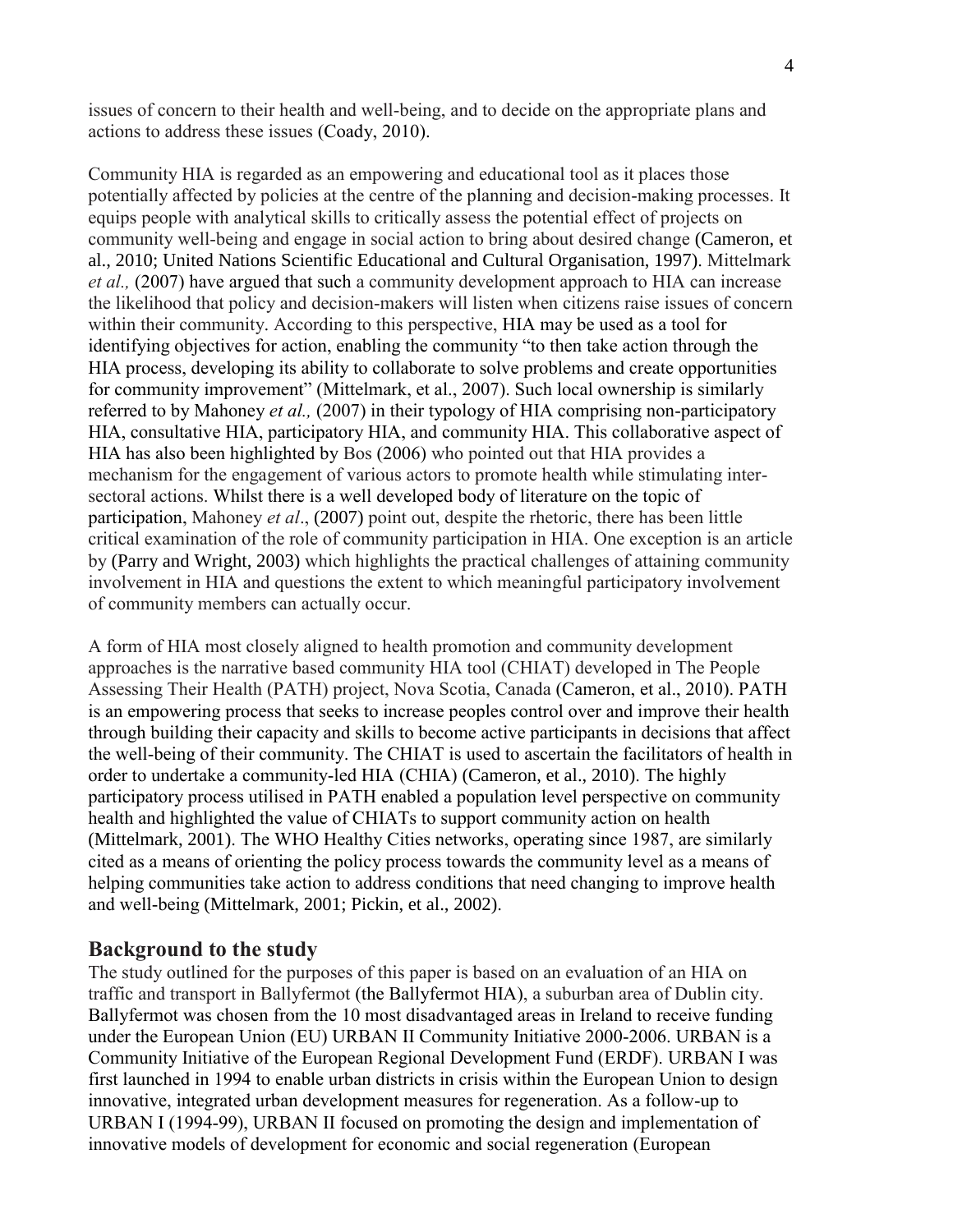[Commission, 2008\)](#page-13-8). As part of this EU programme, URBAN Ballyfermot Ltd. was formed as a social and environmental regeneration programme funded by the European Commission, Ireland's National Development Plan and Dublin City Council [\(European Commission,](#page-13-9)  [2005\)](#page-13-9).

The Ballyfermot HIA was the first conducted in the Republic of Ireland and formed part of the initial drive to promote such assessment within the State. It was commissioned by URBAN Ballyfermot Ltd. and carried out by the Department of Public Health at the former Eastern Regional Health Authority (ERHA) between 2003 and 2004 [\(ERHA, 2004\)](#page-13-10). It was managed by a multi-disciplinary steering group that included representation from the former ERHA, the former South Western Area Health Board (SWAHB), URBAN Ballyfermot Ltd. (which included representatives from the local community), the Institute of Public Health in Ireland (IPHI), Dublin City Council (DCC), and external consultants [\(ERHA, 2004\)](#page-13-10). The main objectives of the Ballyfermot HIA included: engaging the community to pro-actively participate in decision-making; developing an effective partnership for conjoint working between the community, statutory and voluntary sectors that would influence traffic and transport planning and services in the locality, and promoting learning and understanding across these sectors [\(ERHA, 2004\)](#page-13-10). A recommendation arising from the HIA was to make the processes sustainable through the establishment of a multi-sectoral local action group (LAG) to oversee the implementation of other recommendations and targeted actions and to address identified issues pertinent to the local area [\(ERHA, 2004\)](#page-13-10).

As part of the final phase of the Ballyfermot HIA, an evaluation was commissioned by the former ERHA. The evaluation sought to examine process, impact and outcomes of the HIA. HIA procedures used in the Ballyfermot case were evaluated against a set of agreed Terms of Reference (process evaluation), the overall value and the worth of the HIA was evaluated through focusing on its impact on processes such as decision-making, policy and programme developments, and participatory strategies (impact evaluation). Finally, the evaluation compared notional and actual outcomes of the HIA relating to the originally proposed and actually-implemented recommendations and actions (outcome evaluation). The data presented in this paper focuses on the impact evaluation findings of that study.

## **Methods**

The evaluation study of the Ballyfermot HIA utilised a qualitative research design in order to gather in-depth, experiential accounts of the HIA's impacts from the core stakeholders. Two non-probability sampling strategies (purposive and snowball) were employed to access informants [\(Denscombe, 2010\)](#page-13-11). The purposive strategy consisted of attempts to contact all 20 steering group (SG) members who had knowledge and experience of the HIA as a result of their membership of the Ballyfermot HIA [\(ERHA, 2004\)](#page-13-10). Eleven of the SG members were available for interview, while nine were not contactable (a number had moved to different positions and/or organisations at the time the evaluation was being undertaken). The snowballing strategy identified other key informants that SG members suggested were of particular relevance to the evaluation. Based on this sampling strategy, contacts for 22 stakeholders were provided including members of: the community, the service provider agencies, the Local Action Group (LAG) (responsible for the implementation of the Ballyfermot HIA recommendations), and other relevant local organisations. Of these, 10 were available for interview. In total, a final sample of 21 was derived, 11 from the initial HIA SG and 10 from the community and other organisations and agencies involved in the HIA.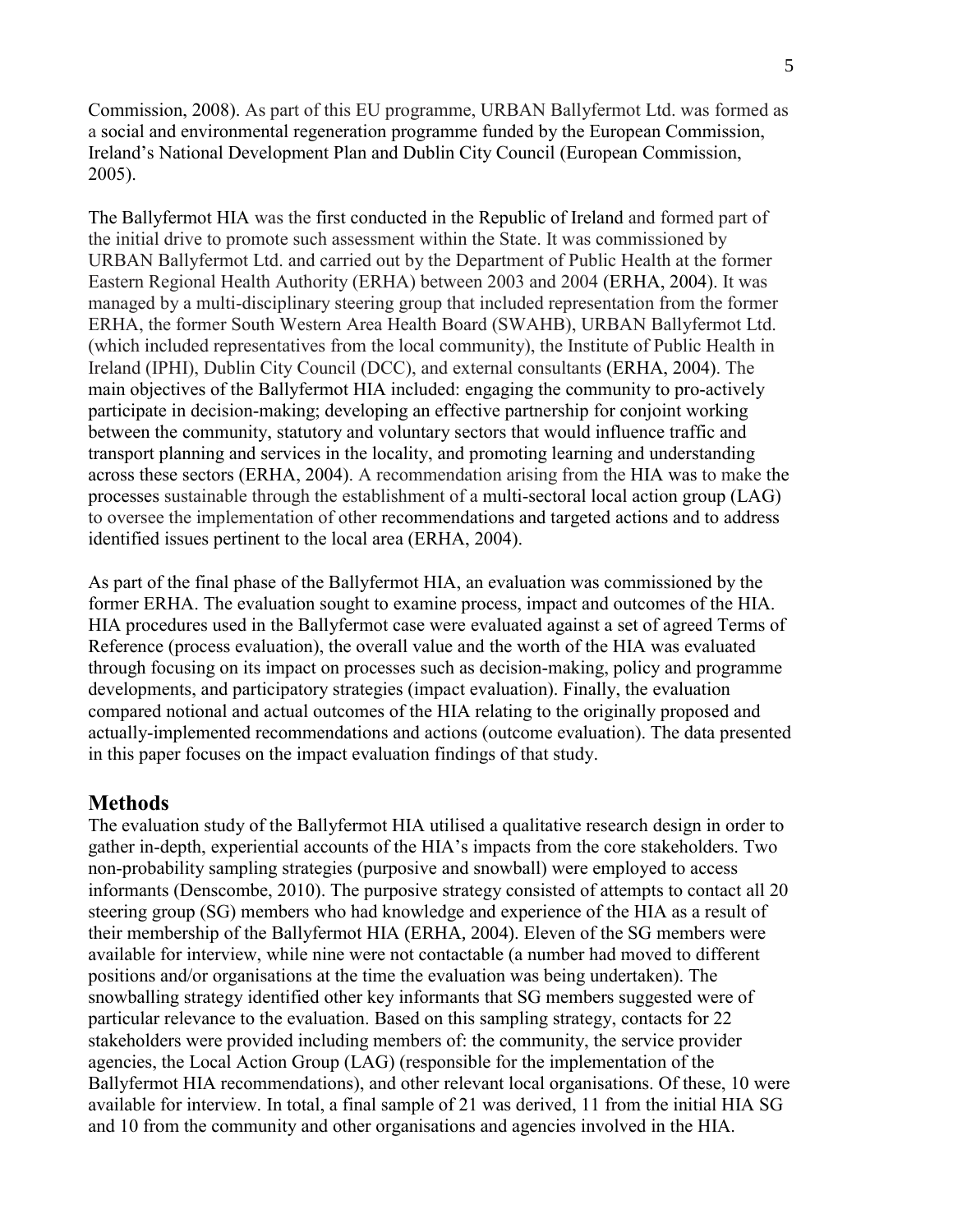A series of interviews were conducted to explore participants' perceptions of the impacts of the HIA. The Merseyside Guidelines for HIA [\(Scott-Samuel, et al., 2001\)](#page-14-0) were used by the Ballyfermot HIA Steering Group (SG) to guide the development and implementation of the HIA. As these guidelines provide an account of conceptual issues and values pertaining to HIA as well as a detailed description of the core procedures and methods for commissioning and undertaking HIA they were used to inform a semi-structured interview schedule for the evaluation. Most interviews were conducted on a face-to-face basis, while a small number were conducted through the telephone and e-mail. In total data were gathered via seven faceto-face interviews, six telephone interviews, two group interviews (n=4 and n=3) and one email. Group interviews were conducted with LAG members. All the face-to-face interviews took place in Dublin. All interviews were audio taped and transcribed in full.

A thematic analytical strategy was employed to analyse the data involving two researchers independently reading the entire verbatim data with themes and patterns identified using a deductive technique [\(Bryman, 2008;](#page-13-12) [Coffey and Atkinson, 1996;](#page-13-13) [Miles and Huberman,](#page-14-13)  [1994\)](#page-14-13). This involved the use of key values and principles within the Merseyside Guidelines [\(Scott-Samuel, et al., 2001\)](#page-14-0) and the Gothenburg Consensus Paper [\(WHO European Centre for](#page-15-0)  [Health Policy, 1999\)](#page-15-0), in particular sustainability, participation, equity and the promotion of health, to elicit patterns of meanings from the raw data in the transcripts. An appropriate coding framework was agreed upon to enable the construction of an index of central themes of recurring topics, patterns and connections within the data [\(Bryman, 2008\)](#page-13-12).

#### **Results**

The findings from this study identified two broad areas that were consistently reported by the participants. These related to inter-sectoral and interagency partnership working, and the development of learning and understanding among the HIA stakeholders. Firstly, with respect to partnership working the manner in which community members and service providers experienced interactions both during and after the HIA and their perceptions of changes to these relationships are reported. On this basis, a series of noteworthy sub-themes arose concerning communication, information sharing, hierarchy, and organisational culture. Secondly, the extent of skills development and capacity building, in terms of knowledge and learning derived from the participation in the HIA and implementation of its recommendations are outlined.

#### *Inter-sectoral and inter-agency partnership working*

The significance of community participation, both in the HIA and in the implementation of its recommendations, was stressed by interviewees as a means of achieving the desired outcomes of the Ballyfermot HIA. Participants explained that a LAG group was formed in January 2005 and comprised service agency and residents living and/or working in the Ballyfermot area. The former included Dublin City Council, the Heath Service Executive and the Gardaí. However, it became clear in the early stages of the LAG that the group was not functioning optimally as an inter-sectoral entity. The main reason given was that members of the local community lacked the skills and confidence to fully participate and interact with agency providers in such a working group. It was pointed out that whilst local residents were very knowledgeable in relation to needs and wants in the area, they did not possess the necessary skills to articulate these in the formal forum of a working group. As one of the service agency members of the LAG explained,

*"….. they have never been able to articulate it [local knowledge]. There was always that kind of fear of you know, the authority figures if you like…….... the community*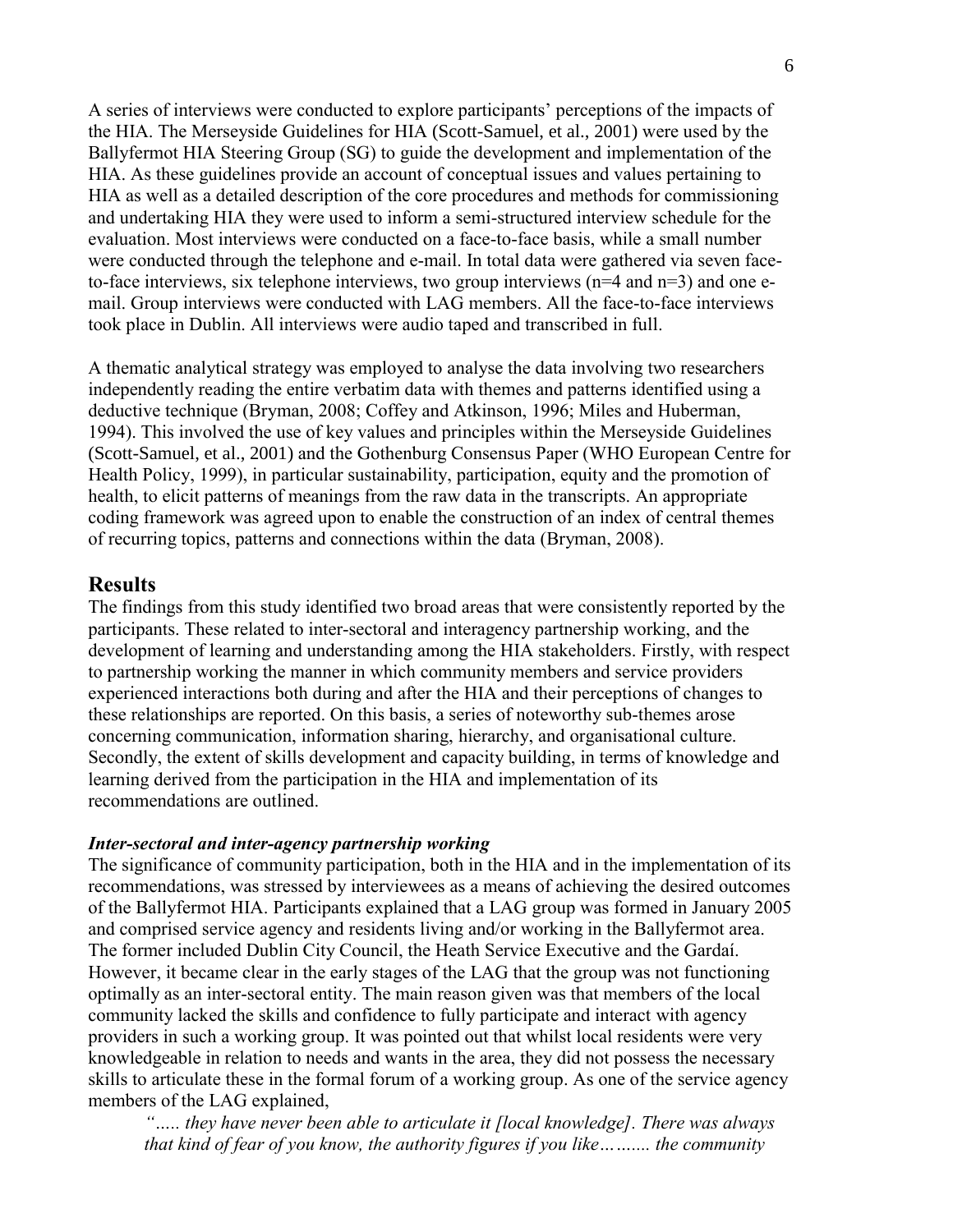*themselves felt that they weren't able to fully participate with service providers….you have the service providers at one end working on a strategic level and you've the community element working on the group at local level".* 

Another specific issue which led to difficulties within the group was the contrasting discourse or *"speak that was being used"* by different sectors. Contrasting discourses used at the LAG meetings were described in terms of anecdotal, experiential language used by the residents compared with formal, scientific language used by service/professional members. The latter form of communication that predominated within the group was highlighted by local community members as alienating. In essence, the two groupings were speaking different '*languages*'. A perception of tension in the working relationship therefore arose, whereby it was noted by one community LAG interviewee that,

"*One is not always compatible with the other, so you're disempowered in a way sometimes by what you can achieve*".

As a result of these issues arising within the LAG, it was sub-divided into two, one group comprised local community members (community LAG) and the other, professionals who were responsible for service delivery across a range of sectors including health, transport, justice, safety and policing in the locality (service provider LAG).

Mixed views were expressed by participants on perceived changes in working relationships during the early stages of the LAGs implementation of the HIAs recommendations. Some members of the community LAG noted the importance of the development of the group and its potential:

"*We have formed coalitions now with people alright…..we have something to offer and they* [service agencies] *are going to listen to us*".

A member of the service LAG noted the advantage of "*having local people represented on the group* [LAG] *was good, as they know what happens on the ground*".

While these advantages were appreciated a sense arose among some community members that the HIA was somewhat hierarchical, as the following quotes illustrate:

"*All the information came from the experts…..while there were some local issues raised about traffic and traffic lights, but not very in-depth*".

*"A lot of the public* [sector] *is very hierarchical isn't it really you know? And when you're coming from community development hat on you, you have a totally different approach".*

Similarly other interviewees from the community noted the contrasting organisational cultures with respect to ways of working amongst the different stakeholder groups. It was pointed out that, "*They* [service agencies] *work from the top-down*" and in the community sector, "*we work from the bottom up*".

Another concern identified in interviews was the perceived lack of dissemination of past research information gathered by various bodies to the Ballyfermot community. To quote one community LAG member:

"*There are a lot of surveys done by* [public sector agencies] *and other outside bodies for some reason in Ballyfermot, but they never come back to us with the result. The local people give up their time, and its almost impossible to get the*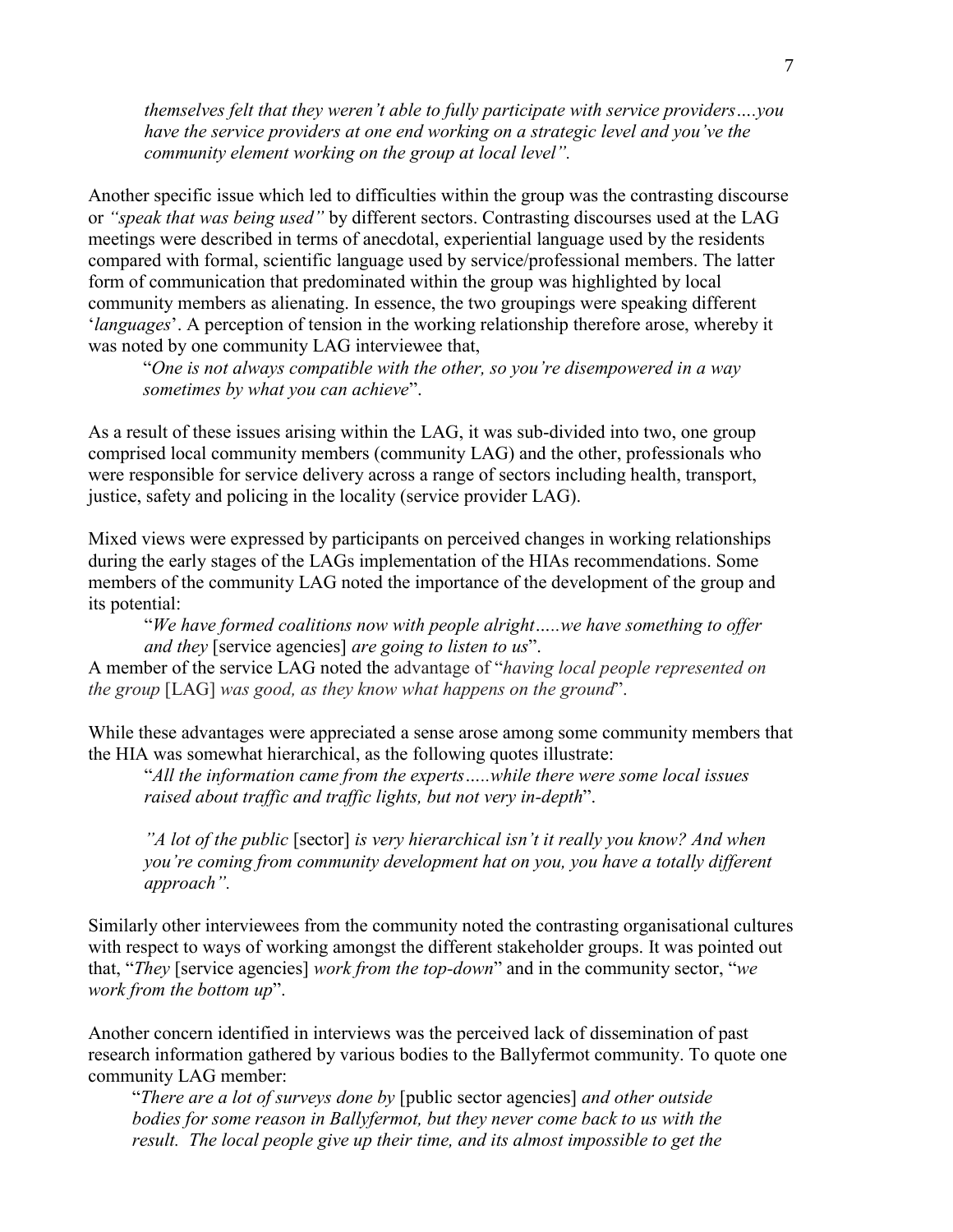*results, they never come back to you to say this is what we found*". It was felt that HIA processes such as sharing of information should be a core part of the research process and would prevent the same type of research being repeated. As one community interviewee LAG commented, "*it could save us all that work and we could move on*".

Generally service agency interviewees expressed satisfaction with inter-agency and intersectoral working arising from the HIA and participation in the LAG. Several pointed out that useful connections and networks were made in the various health, transport and other local authority agencies. As one service LAG member explained "*we now know where to go for the data*". Some noted that the relationship among the different agencies had changed as a result of the HIA, since they subsequently met together with the aim of "*trying to progress the recommendations*" of the Ballyfermot HIA. They reported that different agencies and community members also held monthly meetings in relation to making public transport safer in the area.

However, other service agency interviewees questioned the specific contribution of HIA to collaboration. These interviewees contested the notion that inter-agency work was something new that came about as a result of the HIA process. They explained that while there may have been "*a bit more interaction*" between the different agencies resulting from the HIA process, a lot of this type of inter-agency work would have been on-going in the community anyway. Similarly, while familiarity with the workings of the other agencies as a result of participation in the HIA was positively referred to, one interviewee noted that, "[We] *are involved in working with these sectors and agencies anyhow as part of* [our] *job*".

#### *Development of learning and understanding*

Another theme emerging from the study centred on the development of learning around the practice of HIA. Interviewees noted the value of the HIA process in terms of providing baseline information concerning a perceived rise in the levels of air pollution resulting from heavy traffic congestion on the main road in Ballyfermot and creating an awareness amongst the various stakeholders of the main issues and problems that needed to be dealt with in the local area.

Furthermore, participants reported the provision of HIA and community development training to members of the community LAG after the HIA had been completed. It was explained that this training was funded jointly by local service agencies in the community and health sectors, and coordinated by Dublin City Council. The training was accredited by a statutory body for further education and training (Further Education and Training Awards Council). At the centre of this move was the provision of the necessary skills and expertise to local residents in order to articulate and report their ideas, suggestions, concerns and needs through the gathering of relevant information to those working at the strategic level (Service LAG). As one service LAG member stated:

"*The reason for that* [the training] *is that the community themselves felt that they weren't able to participate fully with the service providers…..and this is where the HIA training came in. It [the training] was …… to build up the skills within the group, but also to empower them to be able to articulate at that level, with those people* [service providers]*, and not be scared of doing it*".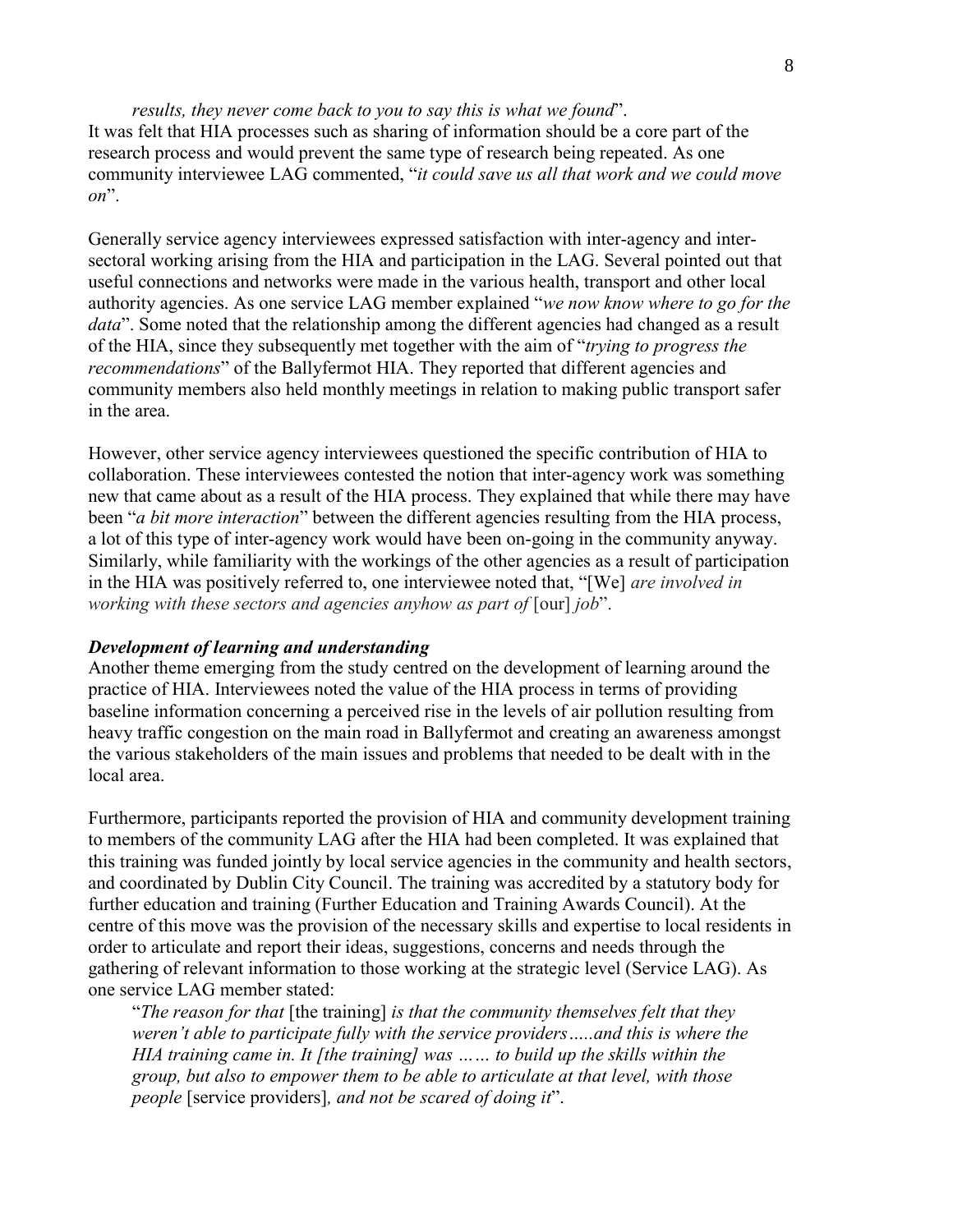From the perspective of this service provider the purpose of the training was to enable members of the community to engage with service providers on a more equal basis. The reported aim being, to educate local people about recognising the various assets and services already existing in their area, thereby addressing the lack of information and knowledge amongst some members of the community. In order to encourage the Ballyfermot residents on the Community LAG to participate in the training it was explained that incentives were put in place by Dublin City Council such as the provision of payment for attending the training course, and the organisation of the training on a flexible basis to assist with childcare responsibilities.

In terms of outcomes of the training, from the perspective of those who received it, significant benefits were reported such as increased confidence and understanding of the intricacies of policy-making, decision-making, the research processes, and evidence gathering. Some members of the Community LAG who participated in the training subsequently described themselves as '*active citizens*'. Their confidence and sense of empowerment is evident from the following quote from one community LAG member:

*"I think this group [Community LAG] is great, in that we are all members of the community and we obviously can see that we have something to offer and that they [service providers] are going to listen to us"*.

Similarly, one service LAG member pointed out that the training that was provided to members of the community has:

*"….empower[ed] them to take part more…... All those things can add to a person's ability to participate and I think it has provided an opportunity…"* 

In this way, it was envisaged that the Community LAG would take on the role of a lobbying group using HIA, as service interviewee stressed, in order to, *"get these services in or enhance the services that are already there [in Ballyfermot]".*

In addition to the educational aspect of the training provided to members of the Community LAG, several interviewees from both the community and service sector noted that the HIA had lead to a broader level awareness about what the various agencies and service providers were doing in their local area. In particular, knowledge of how services were planned, and the types of difficulties faced by the various agencies when making strategic decisions was highlighted as a beneficial impact of participation in the HIA process. It was also pointed out by interviewees from both sectors that the HIA had increased their awareness of the more obvious issues regarding transport and health such as road safety, the inconvenience and danger of traffic, the length of journey times, and pollution. In addition to these health issues related to transport the HIA highlighted less obvious effects that were only revealed as a result of the HIA such as mental health issues, quality of life and social isolation. As one interviewee explained:

"*We started out with expecting to examine and focus on the physical effect of transport on health. However, the main outcomes in relation to stress, anxiety, security of transport, access to transport etc. are not so much about the physical as quality of life issues. These came up in the focus groups*".

#### **Discussion**

Community participation and inter-sectoral collaboration are core concepts in the present view of health promotion [\(WHO, 1986;](#page-14-14) [WHO, 2005\)](#page-15-1). This theme was a key aspect of the current study that sought to consider the impact of the Ballyfermot HIA on community participation and collaborative inter-sectoral and inter-agency working. It has been argued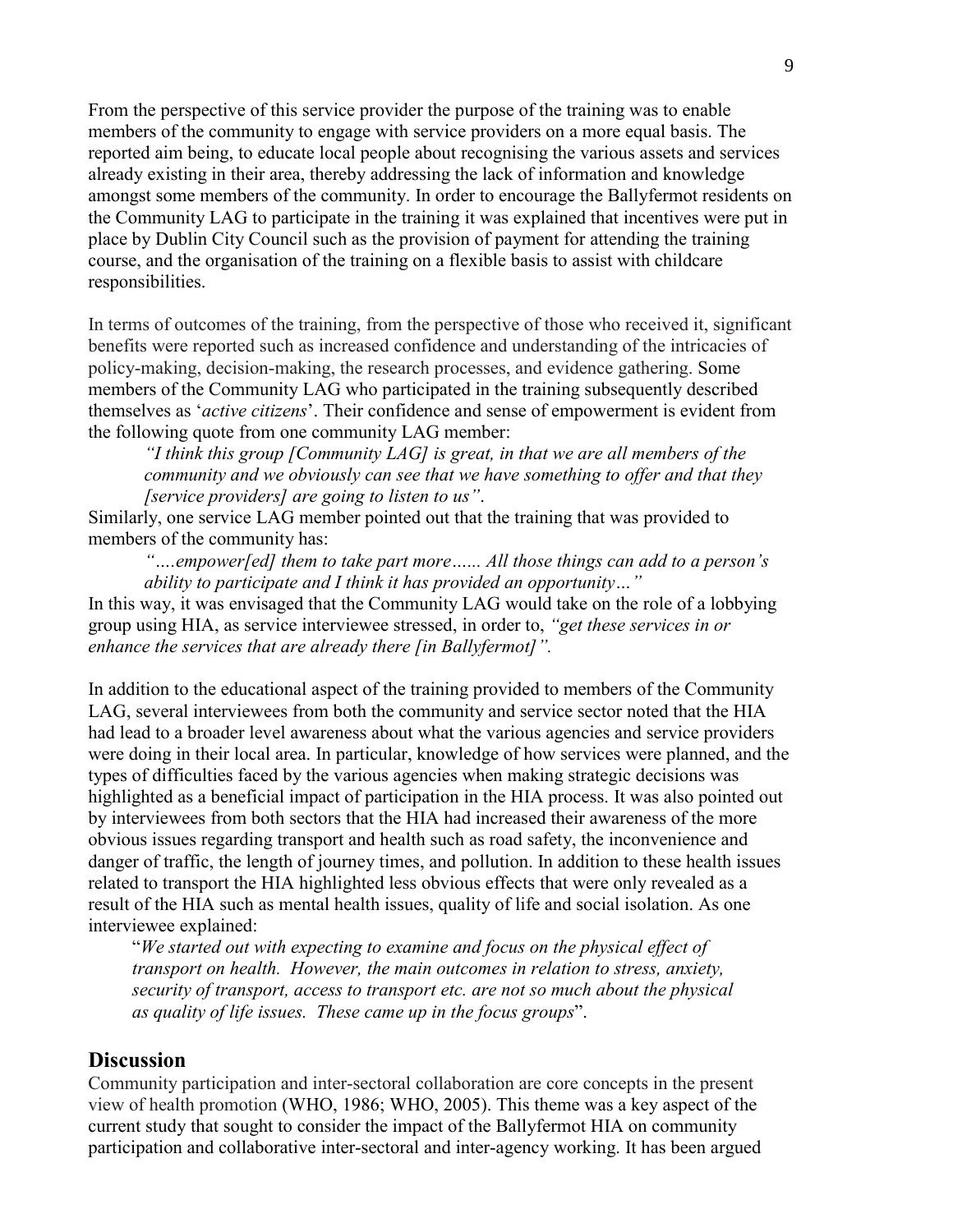that HIA should be adopted as a key tool to facilitate effective working partnerships between organisations and sectors and to improve community engagement [\(Bos, 2006;](#page-13-2) O'Reilly *et al.*, 2006; [Tugwell and Johnson, 2011\)](#page-14-15). The study found that the Ballyfermot HIA to some extent developed and/or enhanced both formal and informal working relationships amongst community members and service providers. Additionally, all participants agreed that the use of HIA gave this interaction a specific focus on enhancing health and well-being. These factors were a primary aim of the Ballyfermot HIA which sought to facilitate sustainable working partnerships between the community and key service providers in the area in relation to local transport and health [\(ERHA, 2004\)](#page-13-10). However, a number of service providers reported that while their involvement in the HIA had led to a little more interaction with other agencies and the community, they considered inter-sectoral working to have already been a normal part of their working activities.

The inter-sectoral nature of HIA has been highlighted by Bos [\(2006\)](#page-13-2) as positively contributing to a widening of the basis for the promotion of health. Moreover, in line with Kemm's [\(2000\)](#page-14-10) discussion of the added value of HIA in terms of enhanced transparency and participation, service agency and community participants reported that the HIA process had led to both a greater insight and awareness of issues and of procedures involved in decisionmaking processes. The Ballyfermot HIA was also credited by several interviewees with leading to greater understanding concerning what various sectors, agencies and service providers were doing in the local area, especially regarding the different roles and responsibilities of individuals within agencies. Cameron [\(2010\)](#page-13-3) argues that HIA facilitates the development of HPP by providing a process through which decision-makers at various levels can value local knowledge. Of particular note in the current study was the opportunity the HIA provided to observe and gain a better understanding of the roles various agencies had in the local area in relation to addressing the social determinants of health.

A salient theme outlined in the literature is organisational cultural barriers encountered in inter-sectoral working [\(Ahmad](#page-13-14) *et al.*, 2008; [Kearney, 2004;](#page-13-6) [Kearns and Pursell, 2011;](#page-13-15) [Pickin,](#page-14-12)  [et al., 2002\)](#page-14-12). For instance Kearney [\(2004\)](#page-13-6) reported institutional barriers to ensuring community participation in the HIA process. Ahmad *et al.,* [\(2008\)](#page-13-14) in a study mapping the capacity of HIA in England reported that a lack of understanding of other organisations' cultures and targets could act as a challenge to inter-sectoral partnerships. Unique cultures and sub-cultures within organisations have also been highlighted by Kearns and Pursell [\(2011\)](#page-13-15) as a barrier to the institutionalisation of HIA in the Republic of Ireland. In the current study, whilst interviewees from service agencies considered community participation to be an important part of the decision-making process and the development of the LAG was generally viewed as a positive impact of the HIA, significant barriers were encountered. Participants' reflexive accounts revealed a number of cultural challenges which further emphasised the divide between both sectors including: contrasting top-down versus bottom-up ways of working; expert led information exchanges; a lack of community capacity and appropriate skills on the part of community members to engage fully with professionals in the process; and a discourse divide that hampered common understanding between agency and community members. These challenges resulted in the splitting of the LAG into separate community and service agency groups. Such a development was significant in light of Pickin *et al*'s [\(2002\)](#page-14-12) assertion that the power balance between individual community members and between statutory organisations is crucial to promoting community health. Similar findings were reported by Kearney [\(2004\)](#page-13-6) who has argued that there is a gap between rhetoric highlighting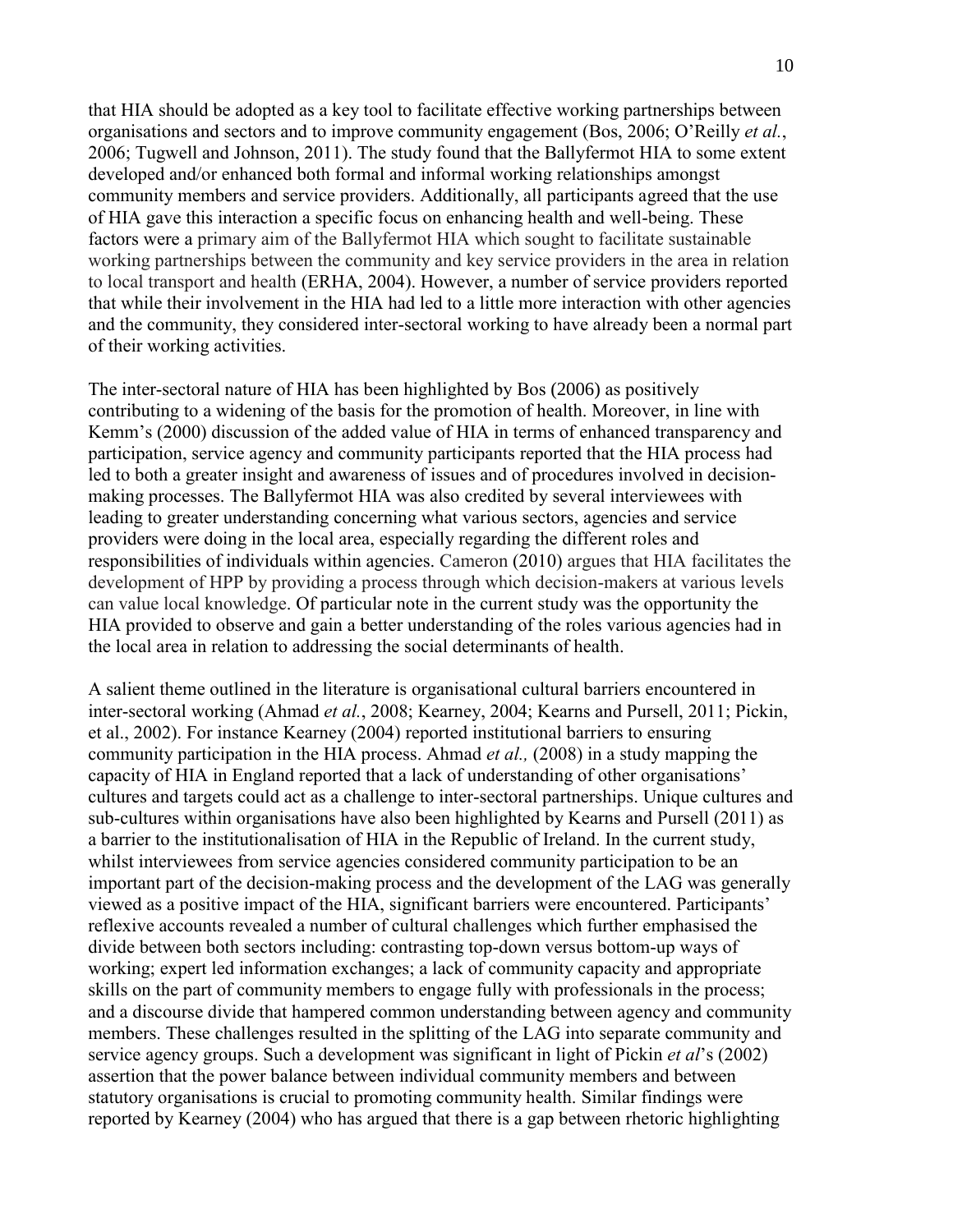the advantages of community participation and the reality of achieving genuine and effective participation based on work on the ground.

Another related theme that emerged from the study was the facilitation of community learning through HIA. As Coady [\(2010\)](#page-13-7) argued, the process of participating in a HIA can promote adult and community learning. This in turn can lead to community members expanding their thinking beyond disease oriented health issues towards how policies can support community health. Reported experiences in the current study demonstrated learning through participation in the HIA involved increased awareness of the structures and processes of decision-making. However, this in itself was not sufficient to sustain input by community members who lacked required skills to interact with service providers during this process. To remedy this situation the local service agencies subsequently funded a training course on community development and HIA for community members of the LAG. It is noteworthy that there was no mention of the need for training on the part of service providers to enhance collaborative working with the community. These findings emphasise the necessity for training for all sectors in order to facilitate community inclusion at the strategic level in the decision-making process. Ideally this needs to be in place prior to or at the early stages of conducting a HIA.

A further dimension of shared learning frequently mentioned in the current study was the difficulty of inter-sectoral working due to the cultural gap associated with the lack of a common language amongst the community members and service professionals engaged in the HIA. Mittelmark [\(2001\)](#page-14-5) has noted that the use of complex inaccessible jargon only serves to increase inequity by excluding people from participation. He advocated a health promoting perspective to community level HIA that is understandable to any person or group with an average level of education [\(Mittelmark, 2001\)](#page-14-5). In this respect the necessity for training for both community and local service agency members engaging in HIA is evident. Huxham and Vangan [\(2004\)](#page-13-16) argued that structural relationships between partners form a source of power imbalance, with those possessing a formal source of authority clearly having a source of power over those who do not. This is particularly evidenced in the current study through the service providers' perspectives on the provision of training to only community members of the LAG and in their lack of attention to their use of technical jargon in discourse with community members. The requirement for training has also been noted by Kearney [\(2004\)](#page-13-6) who stated that if HIA is to fulfil its potential, it is essential to recognise that professionals as well as community stakeholders require training and support in order to engage effectively. In considering institutional and organisational barriers to HIA in relation to genuine community participation, a similar argument is made by Pickin *et al.,* [\(2002\)](#page-14-12) and the Health Development Agency [\(2000\)](#page-13-17)**.**

Important lessons could be learnt from the PATH approach to community HIA which uses a narrative based methodology to create a vision of a healthy community that acts as a tool to assess the impact of a policy. This inclusive approach has been used to bridge the cultural divide between the community and professional perspectives by increasing community participants' capacity to articulate and validate their needs and priorities with relevant decision-makers in the policy arena [\(Cameron, et al., 2010;](#page-13-3) [Coady, 2010\)](#page-13-7). This is in line with a move away from the deficit model of health which focuses on the problems and needs of local communities which require professional input and resources towards a more positive assets based approach which identifies capabilities and skills which individuals and communities have in order to make improvements in their lives and environment [\(Morgan](#page-14-16)  [and Ziglio, 2007\)](#page-14-16).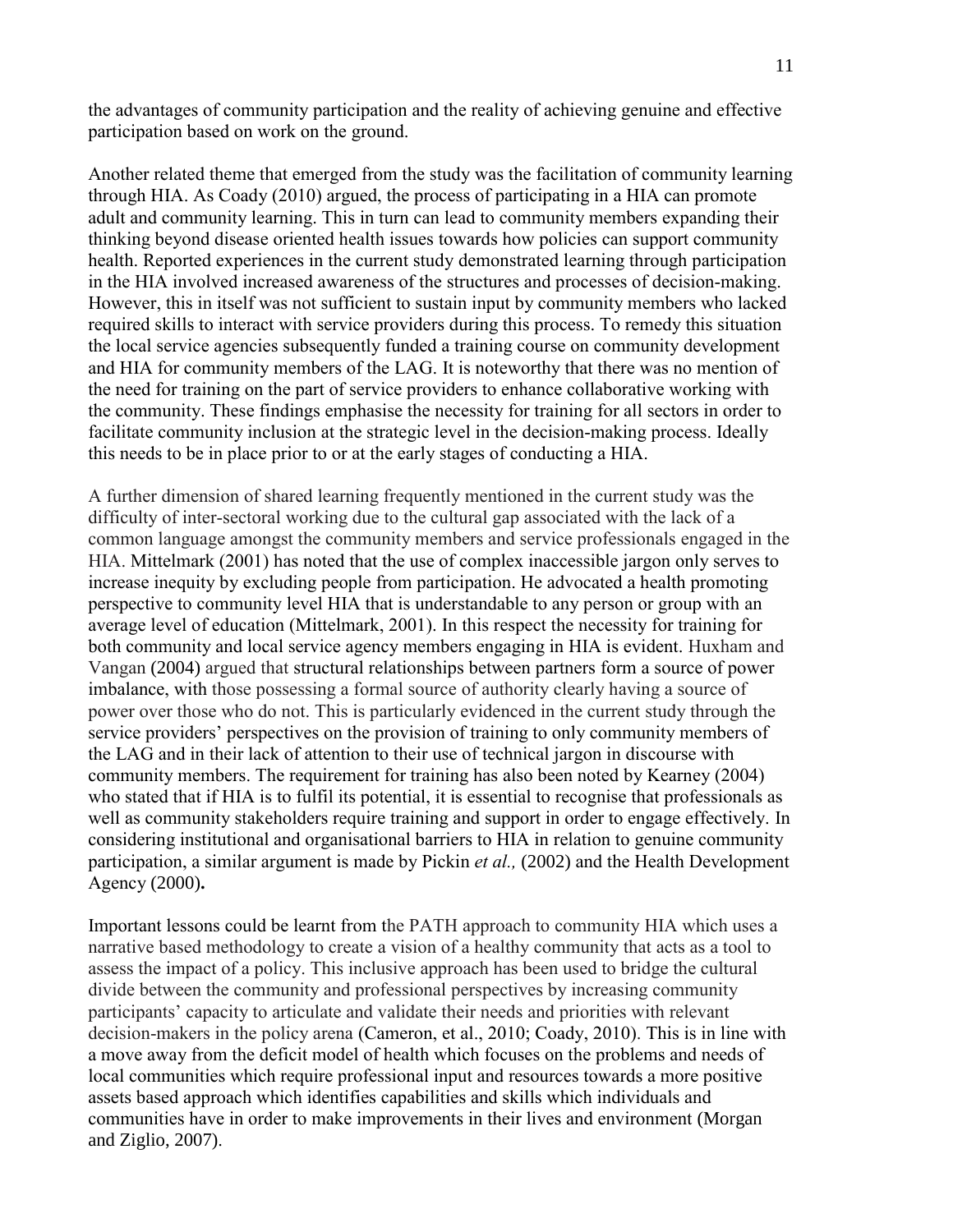Perspectives on the potential role that HIA can play within the community setting emerged as the final theme in the current study. Interviewees from both sectors perceived the HIA as increasing knowledge of the determinants of health and providing a greater understanding of the significance of health in all policy areas. The social model of health is primarily interested in the relationship between health and the physical and social environment in which people live (Judd *et al.*[, 2001\)](#page-13-18) and the health assets and resources individual and communities have to promote health and well-being. Cameron *et al*., [\(2010\)](#page-13-3) have noted that broadening the understanding of the social determinants of health among all sectors can act as a basis for communities to advocate for specific issues to be considered in policy-making and programme interventions within their locality. In the current study community members in particular perceived HIA as an advocacy and lobbying tool for local issues and conditions concerning health. They reported a growing confidence that their voices could be heard through this route. This perception of HIA as an advocacy tool is also in keeping with the definitions of it for 'community development HIA-CD' described by Mittelmark *et al*., [\(2007\)](#page-14-6) and the 'community HIA' defined by Mahoney [\(Mahoney, et al., 2007\)](#page-14-8). Additionally, Coady [\(Coady, 2010\)](#page-13-7) has reported that this approach can foster adult and community learning thus increasing a community's capacity to improve local conditions for a healthier community. Such learning was evident in the current study, but came after the HIA rather than preceding or during it. Therefore, the timing was not optimal to promote full use of the HIA process as an advocacy tool. In contrast to the community participants' perspective, the service provider interviewees' perceptions were more focused on the HIA as facilitating wider inter-agency interactions and increasing knowledge of resources and information outside of their usual remit. However, these participants did feel the highlighting of problems addressing transport and pollution issues within the locality was an important outcome of the HIA.

## **Conclusion**

This study shows that as an attempt to implement HIA within a community initiative in the Republic of Ireland, the process that was used in Ballyfermot has had a number of beneficial impacts including enhanced inter-agency interactions and the facilitation of community learning. Participants from both the community and service agencies increased their knowledge and understanding of the determinants of health and recognised a broader range of information sources. The development of the LAGs as a major outcome of the Ballyfermot HIA played a key role in implementing its recommendations. Participation in these groups also provided community members with the opportunity to acquire community development and HIA implementation skills. This HIA embedded within a community initiative led to increased understanding of roles and perspectives within and between service agencies and the community.

Learning from this study also revealed that there is still work to be done in relation to the cultural dimension of inter-sectoral working within service agencies and on capacity-building to enable meaningful community participation. Addressing the power discrepancies and cultural and language barriers between service agencies and the community as well as the timing of learning, training and skills development within both of these sectors requires a shift towards a more culturally sensitive approach to the implementation of HIA.

# **References**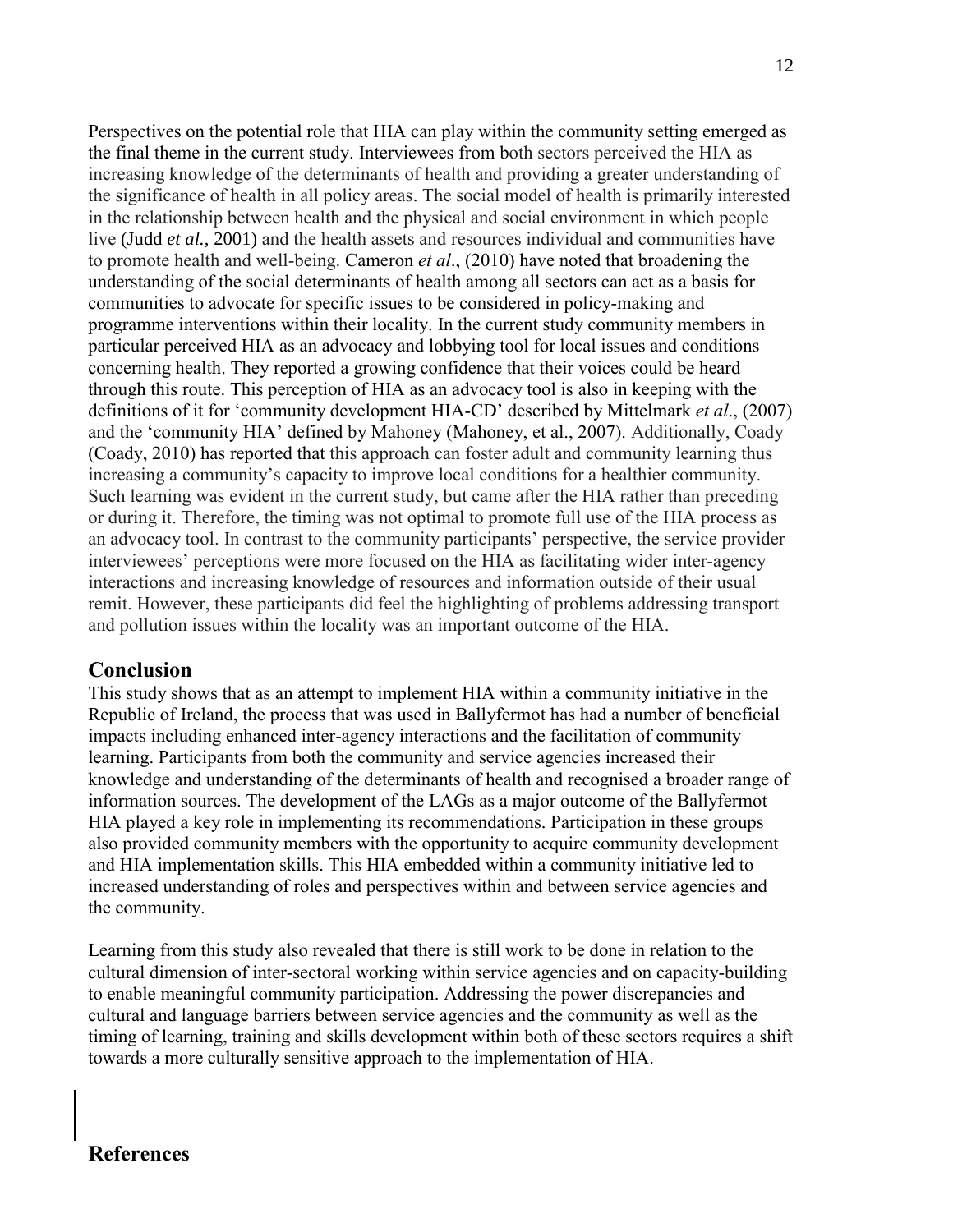- <span id="page-13-14"></span>Ahmad, B., Chappel, D., Pless-Mulloli, T. and White, M. (2008) Enabling factors and barriers for the use of health impact assessment in decision-making processes. *Public Health*, **122**, 452-457.
- <span id="page-13-2"></span>Bos, R. (2006) Health impact assessment and health promotion. *Bulletin of the World Health Organization*, **84**, 914-915.
- <span id="page-13-12"></span>Bryman, A. (2008) *Social Research Methods, 3rd Ed.* Oxford University Press, Oxford.
- <span id="page-13-3"></span>Cameron, C., Ghosh, S. and Eaton, S. L. (2010) Facilitating communities in designing and using their own community health impact assessment tool. *Environmental Impact Assessment Review*, **31**, 433-437. doi:10.1016/j.eiar.2010.03.001.
- <span id="page-13-7"></span>Coady, M. (Year) Community health impact assessment: Fostering community learning and healthy public policy at local level. Proceedings of the Connected understanding: Linkages between theory and practice in adult education. Proceeedings of the 29th National Conference of the Canadian Association for the Study of Adult Education, Montreal, Canada.
- <span id="page-13-13"></span>Coffey, A. and Atkinson, P. (1996) *Making sense of qualitative data: Complementary research strategies*. Sage, London.
- <span id="page-13-11"></span>Denscombe, M. (2010) *The Good Research Guide: For small-scale social research, 4th edition*. Open University Press, Buckingham.
- <span id="page-13-1"></span>Department of Health and Children (2001) Quality and Fairness: A health system for you. The Stationary Office, Dublin.

[http://www.dohc.ie/publications/quality\\_and\\_fairness.html](http://www.dohc.ie/publications/quality_and_fairness.html) Accessed: 12/06/11

- <span id="page-13-10"></span>ERHA (2004) A Health Impact Assessment of Traffic and Transport in Ballyfermot. Eastern Regional Health Authority, Dublin.<http://lenus.ie/hse/handle/10147/46621> Accessed: 04/04/2012
- <span id="page-13-5"></span>European Centre for Health Policy (1999) Health Impact Assessment: main concepts and suggested approach (Gothenburg consensus paper). WHO Regional Office for Europe: European Centre for Health Policy, Brussels.
- <span id="page-13-9"></span>European Commission (2005) Urban II Dublin - Ballyfermot Community Initiative. [http://ec.europa.eu/regional\\_policy/country/prordn/details.cfm?gv\\_PAY=IE&gv\\_reg=](http://ec.europa.eu/regional_policy/country/prordn/details.cfm?gv_PAY=IE&gv_reg=ALL&gv_PGM=345&gv_defL=4&LAN=7) [ALL&gv\\_PGM=345&gv\\_defL=4&LAN=7](http://ec.europa.eu/regional_policy/country/prordn/details.cfm?gv_PAY=IE&gv_reg=ALL&gv_PGM=345&gv_defL=4&LAN=7) Accessed: 10/10/2011
- <span id="page-13-8"></span>European Commission (2008) Regional Policy: Boosting depressed areas. [http://ec.europa.eu/regional\\_policy/urban2/index\\_en.htm](http://ec.europa.eu/regional_policy/urban2/index_en.htm) Accessed: 06/07/2011
- <span id="page-13-4"></span>Haigh, F., Harris, P. and Haigh, N. (2012) Health impact assessment research and practice: A place for paradigm positioning? *Environmental Impact Assessment Review*, **33**, 66-72.
- <span id="page-13-17"></span>Health Development Agency (2000) Participatory approaches to health promotion and health planning: a literature review. HDA, London.
- <span id="page-13-16"></span>Huxham, C. and Vangen, S. I. V. (2004) Realizing the Advantage or Succumbing to Inertia? *Organizational Dynamics*, **33**, 190-201. 10.1016/j.orgdyn.2004.01.006.
- <span id="page-13-18"></span>Judd, J., Frankish, C. J. and Moulton, G. (2001) Setting standards in the evaluation of community-based health promotion programmes - A unifying approach. *Health Promotion International*, **16**, 367–380.
- <span id="page-13-6"></span>Kearney, M. (2004) Walking the walk? Community participation in HIA: A qualitative interview study. *Environmental Impact Assessment Review*, **24**, 217-229.
- <span id="page-13-15"></span>Kearns, N. and Pursell, L. (2011) Time for a paradigm change? Tracing the institutionalisation of health impact assessment in the Republic of Ireland across health and environmental sectors. *Health Policy*, **99**, 91-96.
- <span id="page-13-0"></span>Kemm, J. (2003) Perspectives on health impact assessment. *Bulletin of the World Health Organization*, **81**, 387.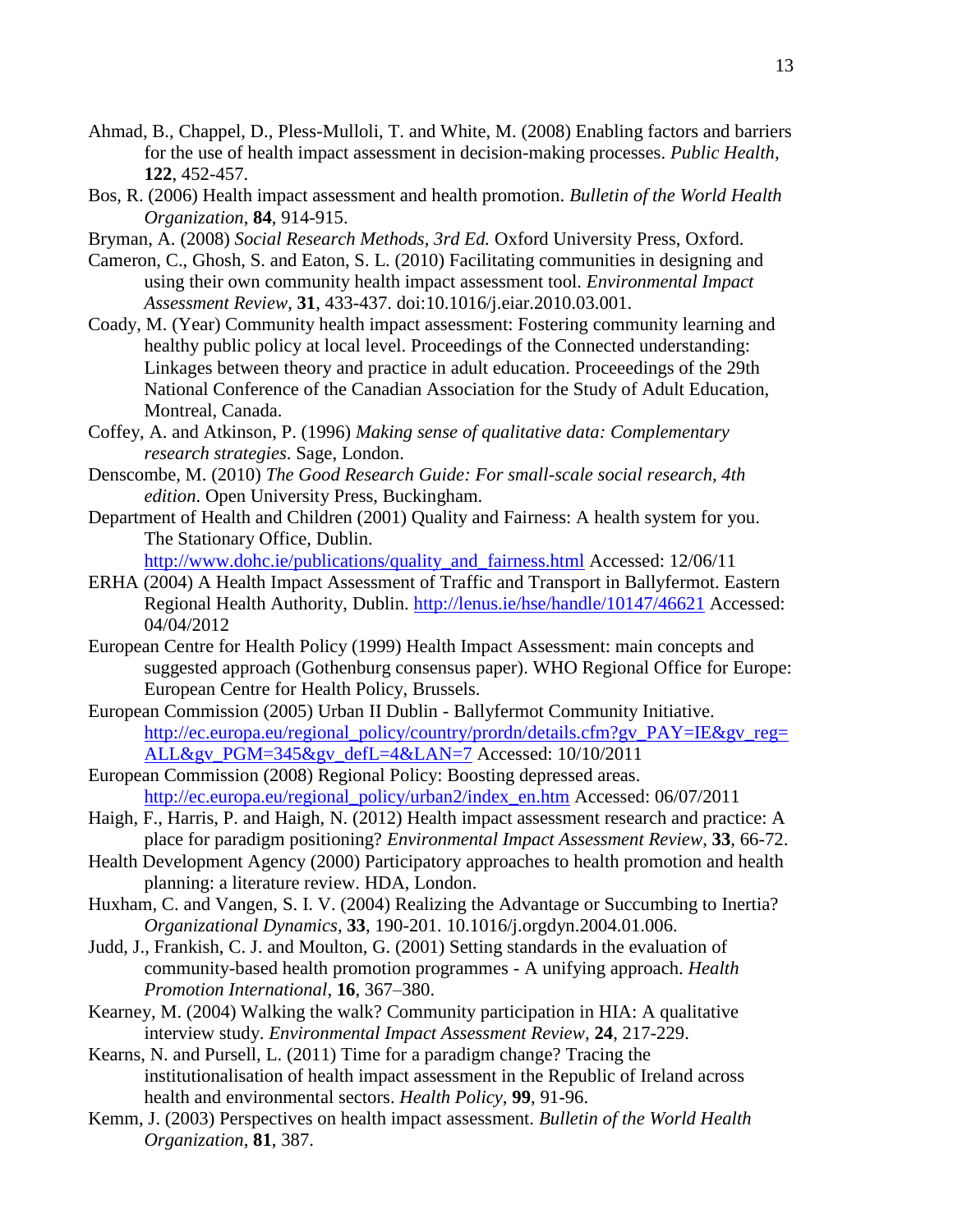- <span id="page-14-10"></span>Kemm, J. R. (2000) Can health impact assessment fulfill the expectations it raises? *Public Health*, **114**, 431-433.
- <span id="page-14-2"></span>Lock, K. (2000) Health impact assessment. *BMJ*, **320**, 1395-1398. 10.1136/bmj.320.7246.1395.
- <span id="page-14-8"></span>Mahoney, M. E., Potter, J.-L. L. and Marsh, R. S. (2007) Community participation in HIA: Discords in teleology and terminology. *Critical Public Health*, **17**, 229-241 10.1080/09581590601080953.
- <span id="page-14-9"></span>Metcalfe, O. and Higgins, C. (2009) Health Impact Assessment contributing to Healthy Public Policy. *Public Health*, **123**, 295-295.
- <span id="page-14-13"></span>Miles, M. B. and Huberman, A. M. (1994) *Qualitative data analysis: An expanded sourcebook (2nd ed.)*. Sage, Thousand Oaks.
- <span id="page-14-5"></span>Mittelmark, M. (2001) Promoting social responsibility for health: health impact assessment and healthy public policy at the community level. *Health Promotion International*, **16**, 269-274. 10.1093/heapro/16.3.269.
- <span id="page-14-6"></span>Mittelmark, M., Gillis, D. and Hsu-Hage, B. (2007) Community Developement: The role of HIA. In J. Kemm, J. Parry and S. Palmer (eds), *Health impact assessment: Concepts, theory, techniques and application*. Oxford University Press, Oxford.
- <span id="page-14-16"></span>Morgan, A. and Ziglio, E. (2007) Revitalising the evidence base for public health: an assets model. *Promotion & Education*, **14**, 17-22. 10.1177/10253823070140020701x.
- O'Reilly, J., Trueman, P., Redmond, S., Yi, Y. and Wright, D. (2006) Cost Benefit Analysis of Health Impact Assessment York Health Economics Consortium, York. [http://www.dh.gov.uk/en/Publicationsandstatistics/Publications/PublicationsPolicyAn](http://www.dh.gov.uk/en/Publicationsandstatistics/Publications/PublicationsPolicyAndGuidance/DH_063021) [dGuidance/DH\\_063021](http://www.dh.gov.uk/en/Publicationsandstatistics/Publications/PublicationsPolicyAndGuidance/DH_063021) Accessed: 04/04/2012
- <span id="page-14-3"></span>Parry, J. and Stevens, A. (2001) Prospective health impact assessment: pitfalls, problems, and possible ways forward. *BMJ.*, **323**, 1177-1182.
- <span id="page-14-11"></span>Parry, J. and Wright, J. (2003) Community participation in health impact assessments: intuitively appealing but practically difficult. *Bulletin of the World Health Organization.*, **81**, 388.
- <span id="page-14-1"></span>Parry, J. M. and Kemm, J. R. (2005) Criteria for use in the evaluation of health impact assessments. *Public Health*, **119**, 1122.
- <span id="page-14-12"></span>Pickin, C., Popay, J., Staley, K., Bruce, N., Jones, C. and Gowman, N. (2002) Developing a model to enhance the capacity of statutory organisations to engage with lay communities. *Journal of Health Services Research & Policy*, **7**, 34-42. 10.1258/1355819021927656.
- <span id="page-14-0"></span>Scott-Samuel, A., Birley, M. and Ardern, K. (2001) The Merseyside Guidelines for Health Impact Assessment. Second Edition. The International Health IMPACT Assessment Consortium. Department of Public Health. University of Liverpool, Liverpool. [http://www.liv.ac.uk/ihia/IMPACT Reports/2001\\_merseyside\\_guidelines\\_31.pdf](http://www.liv.ac.uk/ihia/IMPACT%20Reports/2001_merseyside_guidelines_31.pdf) Accessed: 04/04/2012
- <span id="page-14-15"></span>Tugwell, A. and Johnson, P. (2011) The Coffs Harbour `Our Living City Settlement Strategy' Health Impact Assessment. *Environmental Impact Assessment Review*, **31**, 441-444.
- <span id="page-14-4"></span>United Nations Scientific Educational and Cultural Organisation (1997) Health Promotion and Education for Adults: Adults learning in the context of environment, health and population, UNESCO Institute for Education, Hamburg, Germany. <http://www.unesco.org/education/uie/confintea/pdf/6b.pdf> Accessed: 04/04/2012
- <span id="page-14-14"></span>WHO (1986) Ottawa Charter for Health Promotion. World Health Organisation, Copenhagen.
- <span id="page-14-7"></span>WHO (1988) Adelaide Recommendations on Healthy Public Policy Proceedings of the Second International Conference on Health Promotion, Adelaide, South Australia, 5-9 April 1988.